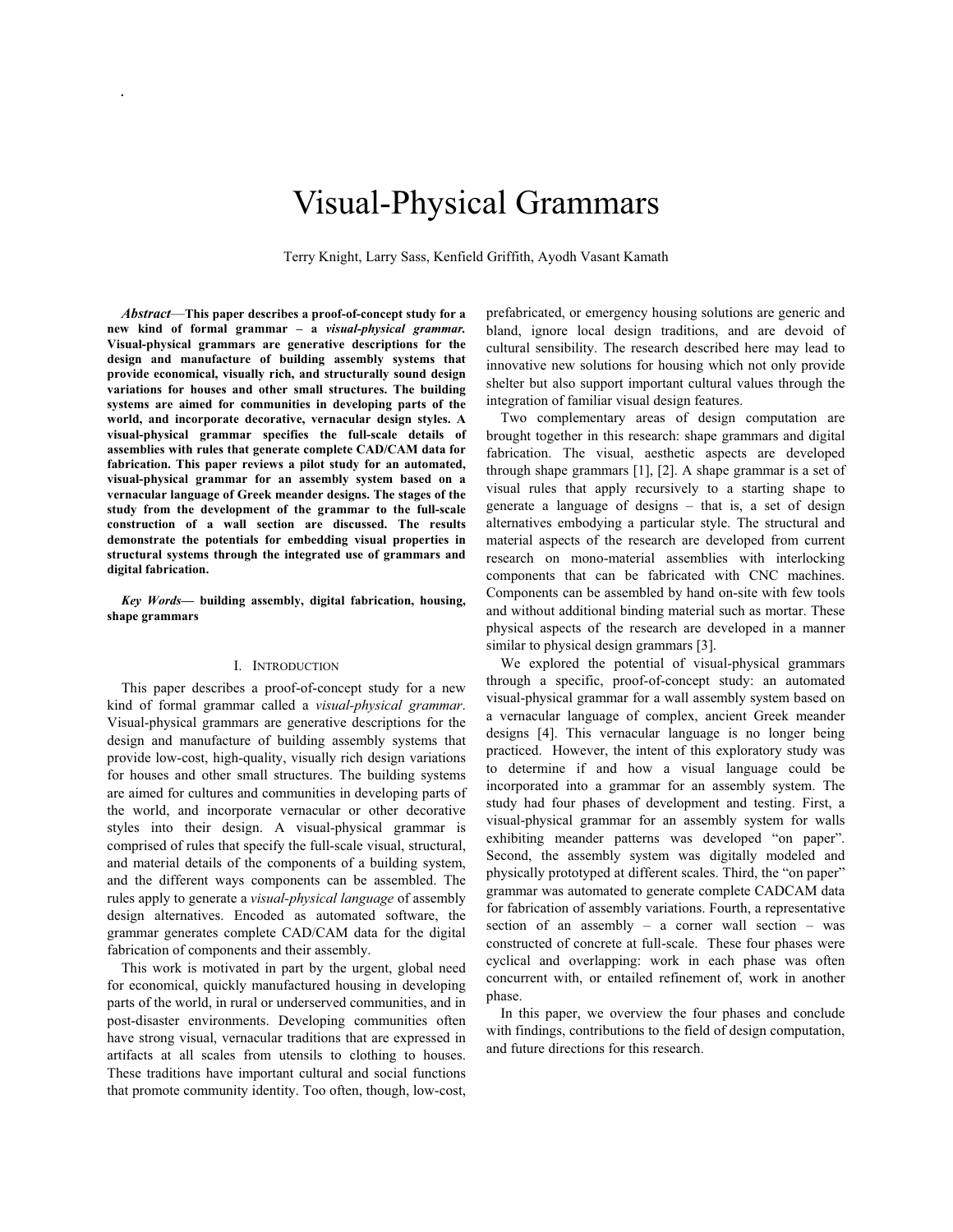#### II. GRAMMAR DEVELOPMENT AND TESTING

#### *Phase One*

We began with a shape grammar for a language of Greek meanders. The grammar generates meander variations by stacking and shifting rows of connected S-shapes (Fig. 1).



Fig. 1. (a) An excerpt from the Greek meander shape grammar and a computation of a meander design. (b) Some designs generated by the shape grammar.

We translated this two-dimensional grammar into a threedimensional grammar, on paper, that generates a language of "meander-walls", that is, walls with elevations that express meander patterns. The meander-walls are intended to be the structural envelopes or walls of small buildings. The elements of the grammar are three-dimensional "meander bricks" – the components for a concrete, double-wall assembly system. There are two main, repeating components which come in two colors and create the main, overall wall patterns. There are also a number of specialized components for terminating the patterns at the boundaries of walls. The components have integrated aligners so that they can interlock securely both horizontally and vertically to form stacked "meander courses" without the use of mortar (Fig.2). The components were dimensioned to satisfy both visual and physical goals. They combine to create meander patterns at an aesthetically pleasing scale and they are an appropriate size for lifting and placing by hand.



Fig. 2. The two main meander components and a meander course.

The rules of the grammar specify the different ways that the components can be assembled to generate different kinds of wall structures with different meander pattern variations. (See Fig. 4, next page.) Wall structures generated by the grammar include four-sided enclosures and orthogonal, non-intersecting wall structures with any number of sides – for example, freestanding walls, L-shaped walls, U-shaped walls, right-angled zigzag walls – all with window or door openings (Fig. 3).



Fig. 3. Sample meander-walls generated by the visual-physical grammar.

### *Phase Two*

Concurrent with, and following, the first phase, we developed and tested the structural and material aspects of the grammar components and their assembly. This involved digital modeling and then physically prototyping at various scales. Notably, we developed an innovative technique for digitally fabricating molds for the concrete components. The molds are made of layers of CNC-cut rubber sheets set within plywood, rockable "cradles". Each cradle holds two to three molds for components. The cradles can be rocked by hand or by foot as the concrete mix is poured in to facilitate the distribution and settling of the mix. The modeling and testing of components and their assembly was a multi-stage process, including:

a) Virtual modeling of components and their assembly in CAD to test the visual aspects of the assembly system and compliance of assembly variations with the original shape grammar.

b) Physical prototyping of components with a layered manufacturing machine at desktop (1:6 scale) to test the physical assembly of components (Fig. 5).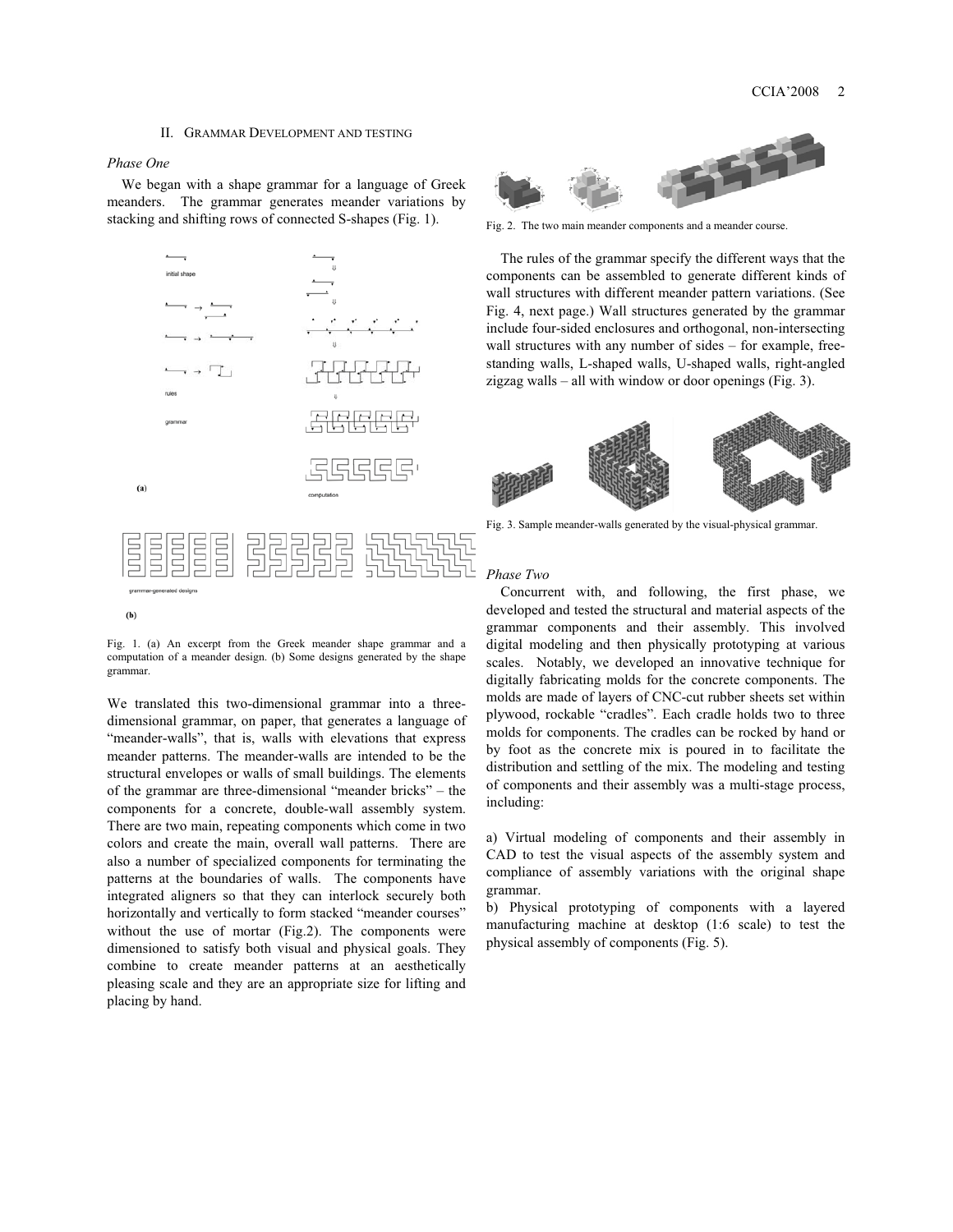

Fig. 4. Sample visual-physical grammar rules.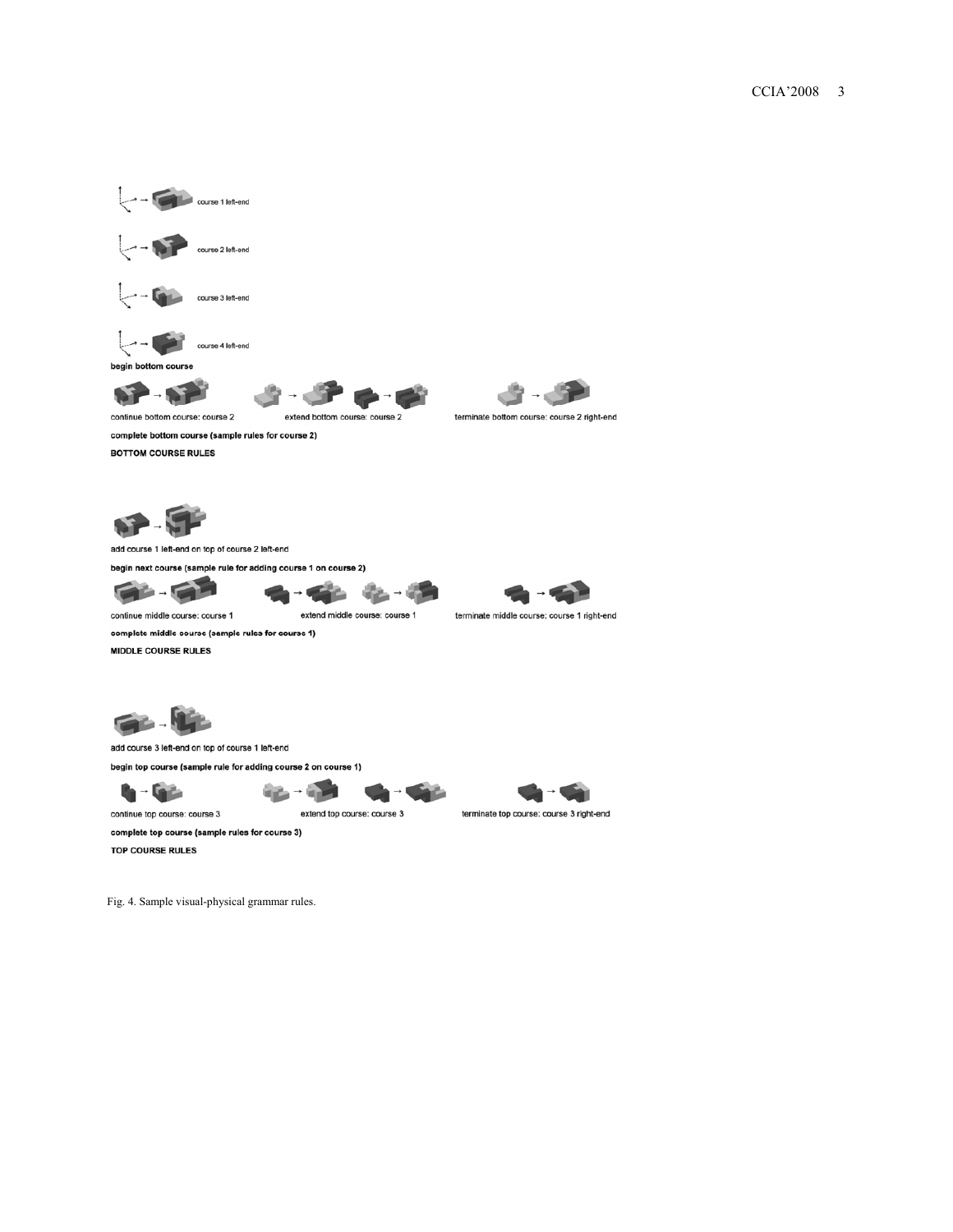

Fig. 5. A prototype 3D-printed wall assembly.

c) Physical prototyping of components cast using laser-cut layered molds at 1:4 scale to test our novel, digital moldmaking technique (Fig. 6).



Fig. 6. A prototype laser-cut mold-making device with cast components.

d) Physical prototyping of components cast with CNC-cut layered molds at full scale. Here, we determined that the meander bricks could be cast relatively quickly and precisely by one or two people (Fig. 7).



Fig. 7. Physical prototyping of CNC-cut layered mold system and casting of components.

### *Phase Three*

The "on paper" visual-physical grammar was automated using Ruby, JavaScript, and HTML on an Intel Duo Core CPU @2.00GHz on a 32-bit operating system. The program generates CAD/CAM data for the full-scale fabrication and assembly of all the meander-wall variations generated by the on-paper grammar, with the exception of openings, which we are continuing work on. The program interface allows users to control visual and physical criteria, including the configuration and dimensions of a wall structure and the choice of a meander pattern for it (Fig. 8).

| <b>Meander Designs</b>                            |                                                                                                         |
|---------------------------------------------------|---------------------------------------------------------------------------------------------------------|
| Welcome to creating Meander Wall Designs.         | Construct wall designs by clicking on each course image (01-84) below.                                  |
|                                                   | course 01<br>course 03<br>course 02<br>course 01<br>Sequence of courses will show here<br>Submit Delete |
| MODULE DIMENSIONS<br>Dim <sup>17</sup> Length: 18 | Height:<br>Width: $4$                                                                                   |
| TYPE::                                            |                                                                                                         |
| Course_01                                         |                                                                                                         |
| Course 02                                         |                                                                                                         |
| Course 03                                         |                                                                                                         |
| Course 04                                         |                                                                                                         |

Fig. 8. Sample user interface for the automated visual-physical grammar.

The output of the grammar provides different functions for the designer (or potential occupant), the fabricator, and the builder of a wall structure. It includes:

 a 3D visual representation of the generated wall structure to show how the meander pattern looks (Fig. 9).



Fig. 9. Sample meander-walls generated by the automated grammar.

• an Excel spreadsheet indicating all the needed components for the wall, and a production schedule for manufacture and assembly given a user-defined completion date (Fig. 10).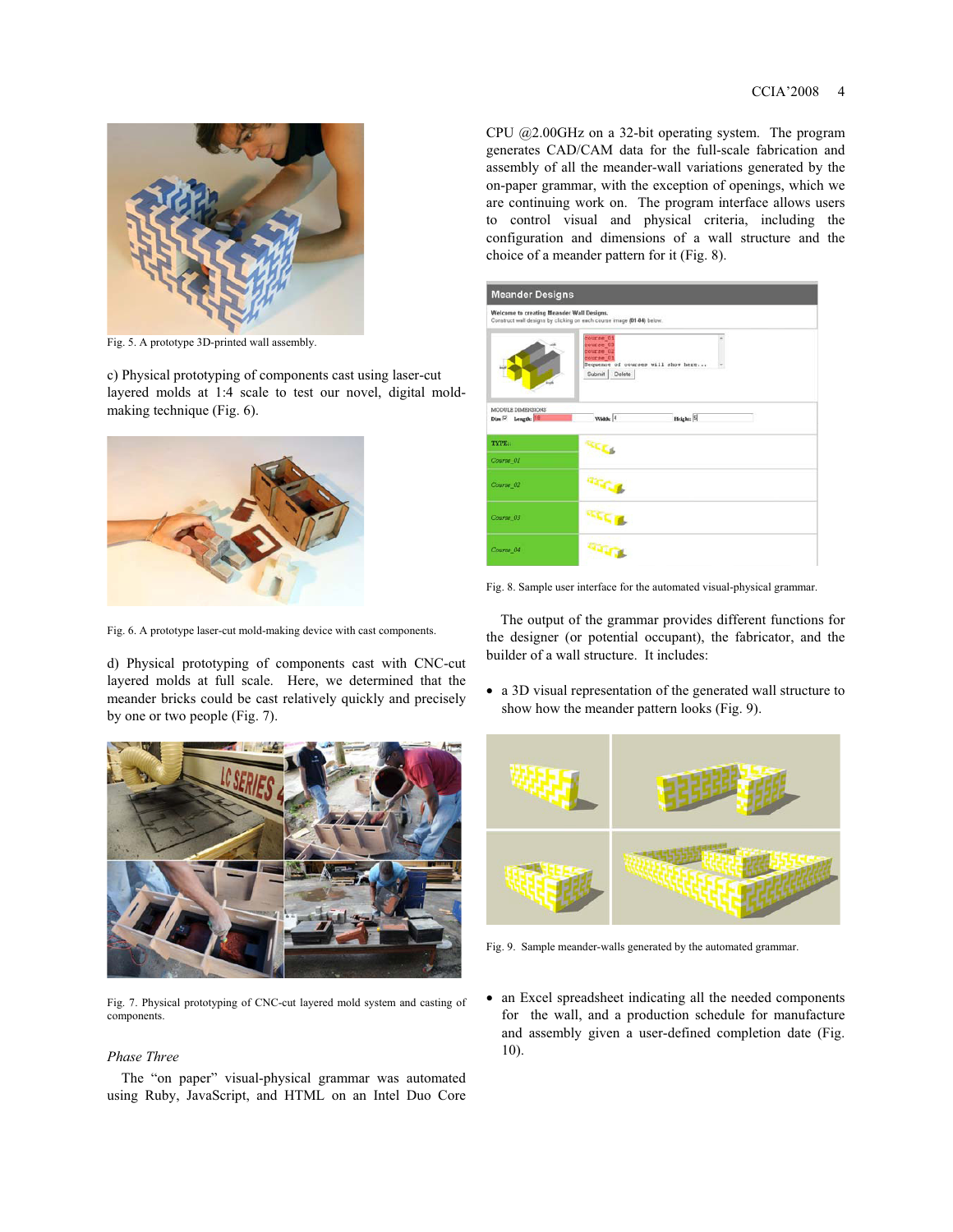

Fig. 10. Excel spreadsheet giving the block inventory for a meander-wall.

- a visual assembly guide or diagram with each meander course shown separately.
- a digital file specifying all the cut sheets for the layered molds for wall components. This file is the input to a CNC machine which cuts the mold layers automatically.

#### *Phase Four*

While developing the automated grammar, we began testing its output by generating the design and CADCAM data for the manufacture of a corner wall section at full-scale. The wall had two sides, each with a window opening (Fig. 11). The wall was 7 ft high. One side was 8.5 ft long at the base with an unfinished, staggered side to show the components with an unfinished boundary. The other side was 4.5 ft long. The wall had a total of 265 blocks. The production schedule for the wall was guided by our program, and construction was accomplished over the course of a few weeks.



Figure 11. Full-scale corner wall mockup.

#### III. FINDINGS

Our work demonstrated well the feasibility of our goals, particularly the real-world potential for designing and building homes using formal grammars combined with digital fabrication. In particular, we conclude that it is possible to define generative descriptions for the full-scale manufacture of building assembly systems that integrate vernacular pattern languages.

The vernacular language we worked with was very specific. For this language, it was straightforward to translate the main elements of the shape grammar into structural building components. However, we also needed specialized components to cap or bound the sides, tops, and bottoms of walls and wall openings, and specialized components to turn corners, all with the aim of continuing the overall pattern or terminating it in a visually pleasing way. The design of these specialized components was not straightforward, and we expect that this may be the one of the more challenging parts of the development of any visual-physical grammar for an assembly system.

It was also straightforward to automate the visual-physical grammar. The initial output of the grammar is a set of building components for the user's selected wall variation. This initial output was then translated into CAD/CAM files for the negative shapes, that is, the layers for molds for the cast components.

The construction of the full-scale corner wall allowed us to test the feasibility of precisely translating data from design to physical production (via the automated grammar). It also allowed us to evaluate the visual and physical aspects of the assembly system. The visual appearance and scale of the meander pattern on the corner wall proved to be very appealing. The physical aspects of the system also proved to be mostly successful. The integrated aligners in the building components held the components in place and added greatly to the stability of the corner wall. At the same time, the builtin tolerances, or gaps between components, permitted some movement of the components. This might allow structures built this way to be less prone to collapse in earthquake conditions.

The wall construction also revealed issues beyond our control. Although the individual mold layers for the wall components could be CNC-cut precisely, the thicknesses of the layers (purchased from an outside source) varied by small amounts. This, in turn, caused small discrepancies in the heights of the components. Thus, the construction of the corner wall allowed us to assess which physical parameters within our research process were controllable and which were not. The parameters we were able to control were those dictated by our program and the data used for fabrication. The variance of the material thickness was not a controllable parameter. We will have to consider finding a direct correlation between the material thickness and a tolerance variable for future development. This is an important general issue to address. In order to incorporate visually complex design patterning into an automated system for structural assemblies, a general means for fabricating complex and precise physical components directly from digital data needs to be perfected.